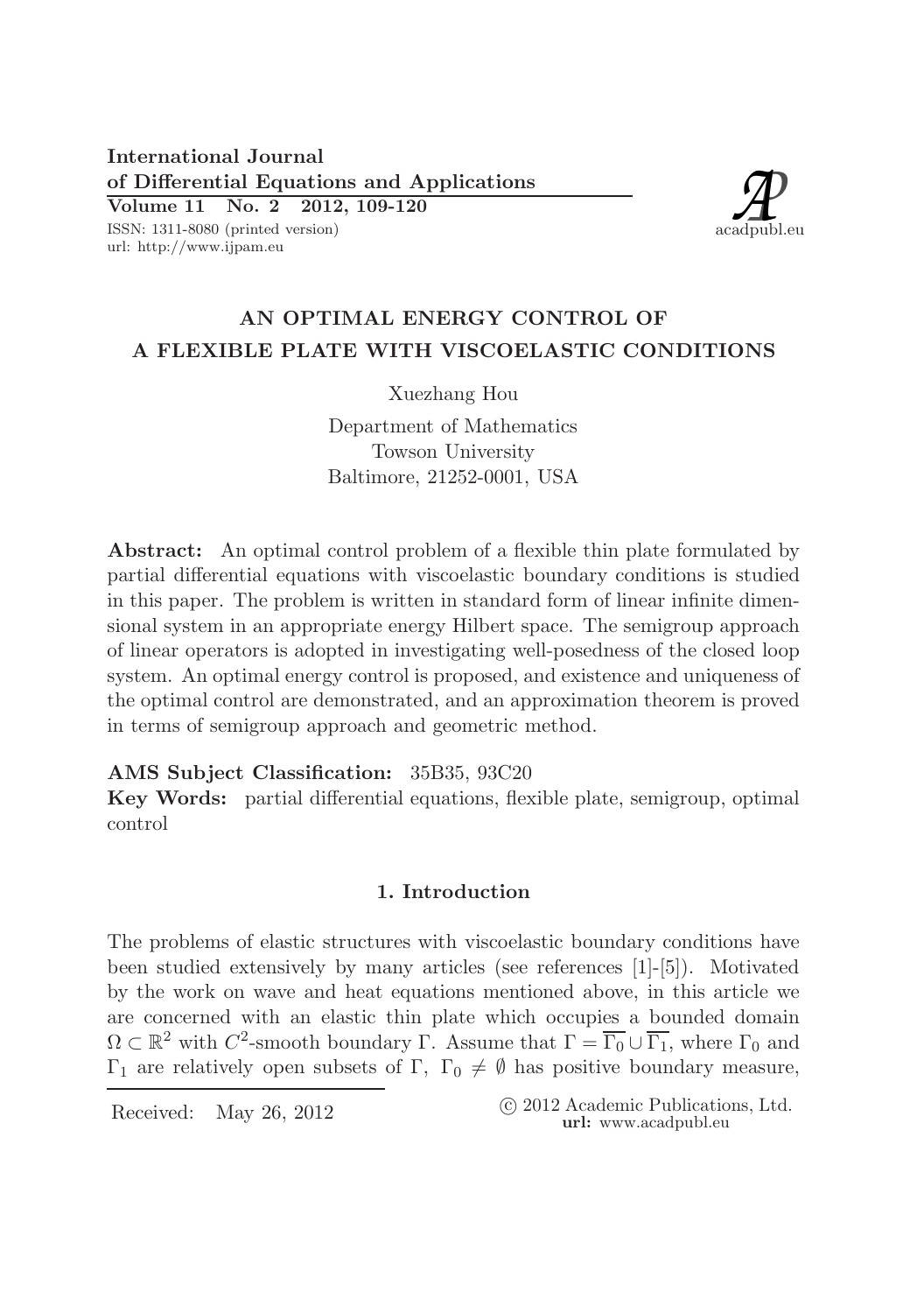and  $\overline{\Gamma_0} \cap \overline{\Gamma_1} = \emptyset$ . If  $\Gamma_0$  is clamped and the memory effect on  $\Gamma_1$  is taken into account, the vertical deflection  $y(x, t)$  of the thin elastic plate satisfies the following partial differential equation:

$$
y_{tt}(x,t) + \Delta^2 y(x,t) = 0, \quad \text{in } \Omega \times \mathbb{R}^+,
$$
 (1a)

$$
y(x,t) = \partial_v y(x,t) = 0, \quad \text{on } \Gamma_0 \times \mathbb{R}^+, \tag{1b}
$$

$$
\mathcal{B}_1 y(x,t) - \int_0^\infty g'(s) \partial_v [y(x,t) - y(x,t-s)] \mathrm{d}s = 0, \quad \text{on } \Gamma_0 \times \mathbb{R}^+, \tag{1c}
$$

$$
\mathcal{B}_2y(x,t) + \int_0^\infty g'(s)[y(x,t) - y(x,t-s)]\mathrm{d}s = u(x,t), \quad \text{on}\Gamma_1 \times \mathbb{R}^+, \tag{1d}
$$

$$
y(x, 0^+) = y_0(x), \quad y_t(x, 0^+) = y_1(x),
$$
 (1e)

$$
y(x, -s) = \vartheta(x, t), \quad \text{for } 0 < s < \infty,\tag{1f}
$$

where g is the relaxation function, u is the boundary control,  $y_0, y_1, \vartheta$  are the given initial conditions.  $\mathcal{B}_1, \mathcal{B}_2$  are the following boundary operators:

$$
\mathcal{B}_1 y = \Delta_y + (1 - \mu)(2v_1v_2 \frac{\partial^2 y}{\partial x_1 \partial x_2} - v_1^2 \frac{\partial^2 y}{\partial x_2^2} - v_2^2 \frac{\partial^2 y}{\partial x_1^2}),
$$
  
\n
$$
\mathcal{B}_2 y = \partial_v \Delta_y + (1 - \mu)\partial_\tau [(v_1^2 - v_2^2) \frac{\partial^2 y}{\partial x_1 \partial x_2} + v_1 v_2 (\frac{\partial^2 y}{\partial x_2^2} - \frac{\partial^2 y}{\partial x_1^2})],
$$

 $v = (v_1, v_2)$  is the unit outer normal vector,  $\tau = (-v_2, v_1)$  is the unit tangent vector, and  $0 < \mu < \frac{1}{2}$  is the Poisson ratio.

Throughout the article, we assume always that the function  $g(\cdot)$  satisfies the following conditions:

 $(g_1) \, g(\cdot) \in C^2[0, \infty);$  $(g_2)$   $g(t) > 0$ ,  $g'(t) < 0$ ,  $g''(t) \ge 0$  for  $t \ge 0$ ;  $(q_3) \, q(\infty) > 0;$ (g<sub>4</sub>)  $g'(t) \ge -k g''(t)$  for some  $k > 0$  and all  $t \ge 0$ .

Condition  $(q2)$  implies that the memory of the boundary is strictly decreasing and the rate of memory loss is also decreasing. From  $(q2)$ , we have also that both  $g(\infty)$  and  $g'(\infty)$  exist,  $g'(\infty) \geq 0$ . Condition (g3) means that the material behaves like an elastic solid at  $t = \infty$ . Condition (g4) implies that  $g'(t)$  decays exponentially, in particular,  $g'(\infty) = 0$ .

The energy corresponding to the system (1) is defined by

$$
E(t) = \frac{1}{2}a(y(\cdot, t)) + \int_{\Omega} |y_t(x, t)|^2 dx - \int_0^{\infty} \int_{\Gamma_1} g'(s) [|\partial_v(y(x, t) - y(x, t - s))|^2
$$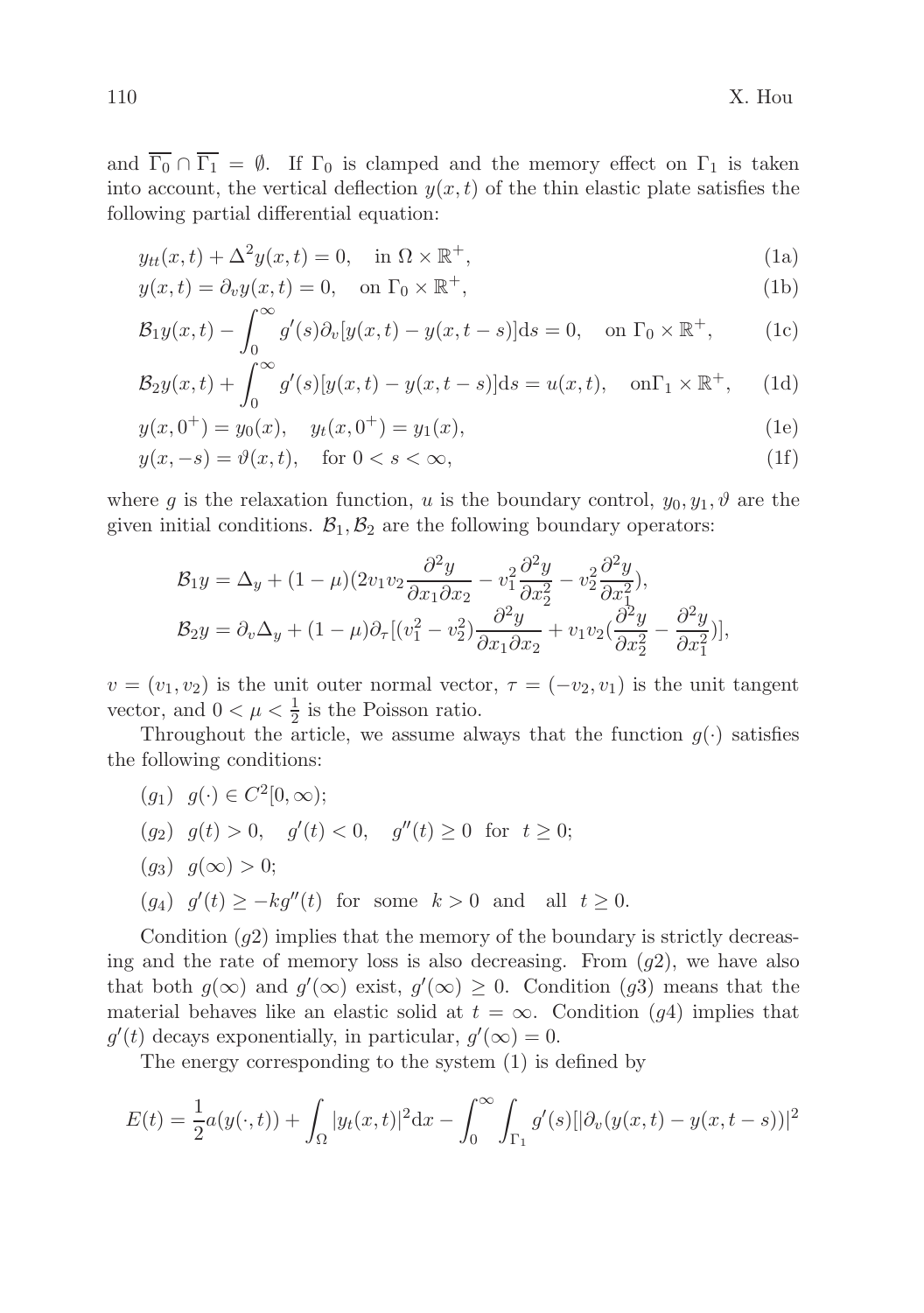$$
+ |y(x,t) - y(x,t-s)|^2]d\Gamma ds, (2)
$$

where  $a(w) = a(w, w)$  and

$$
a(w_1, w_2) = \int_{\Omega} \left[ \frac{\partial^2 w_1}{\partial x_1^2} \frac{\overline{\partial^2 w_2}}{\partial x_1^2} \right] + \frac{\partial^2 w_1}{\partial x_2^2} \frac{\overline{\partial^2 w_2}}{\partial x_2^2} + \mu \left( \frac{\partial^2 w_1}{\partial x_1^2} \frac{\overline{\partial^2 w_2}}{\partial x_2^2} \right] + \frac{\partial^2 w_1}{\partial x_2^2} \frac{\overline{\partial^2 w_2}}{\partial x_1^2}
$$
  
+ 2(1 -  $\mu \right) \frac{\partial^2 w_1}{\partial x_1 \partial x_2} \frac{\overline{\partial^2 w_2}}{\partial x_1 \partial x_2} dx, \quad \forall w_1, w_2 \in H^2(\Omega). (3)$ 

## 2. Well-Posedness of the System with Feedback Control

In this section, we shall formulate the system (1) into a standard linear infinite dimensional space with a output feedback control. Let

$$
W = \{w \in H^2(\Omega)|w|_{\Gamma_0} = \partial_v w|_{\Gamma_0} = 0\},\
$$

$$
||w||_W^2 = a(w), \quad \forall w \in W,
$$

and define the "boundary memory space" by

$$
Z = L^{2}(0, \infty; |g'(.)|; H^{1}(\Gamma_{1})),
$$
  

$$
||z||_{Z}^{2} = \int_{0}^{\infty} |g'(s)|[||\partial_{v}z(s)||_{L^{2}(\Gamma_{1})}^{2} + ||z(s)||_{L^{2}(\Gamma_{1})}^{2}]ds, \quad \forall z \in Z.
$$

Set

 $\mathcal{H}=W\times L^2(\Omega)\times Z$ 

equipped with the inner product induced norm

$$
||(w, v, z)||_{\mathcal{H}}^2 = ||w||_W^2 + ||v||_{L^2_{\Omega}}^2 + ||z||_Z^2, \quad \forall (w, v, z) \in \mathcal{H}.
$$

It is easy to see that  $H$  is a Hilbert space.

**Remark.** We have that  $a(\cdot)^{\frac{1}{2}}$  is an equivalent norm on W since  $\Gamma_0 \neq$ ∅ has positive boundary measure (see e.g. Ref.8 ). Moreover, it is obvious that  $(\|\partial_v z\|_{L^2(\Gamma_1)}^2 + \|z^2\|_{L^2(\Gamma_1)}^2)^{\frac{1}{2}}$  is an equivalent norm on  $H^1(\Gamma_1)$ . In fact, if  $\|\partial_v z\|_{L^2(\Gamma_1)}^2 + \|z^2\|_{L^2(\Gamma_1)}^2 = 0$ , then  $z = \partial_v z = 0$  on  $\Gamma_1$ . It follows that  $\nabla_z = v \partial_v z = 0$  on  $\Gamma_1$ . Therefore,  $z = 0$  in  $H^1(\Gamma_1)$ .

Next we introduce some operators (Ref.9) as follows: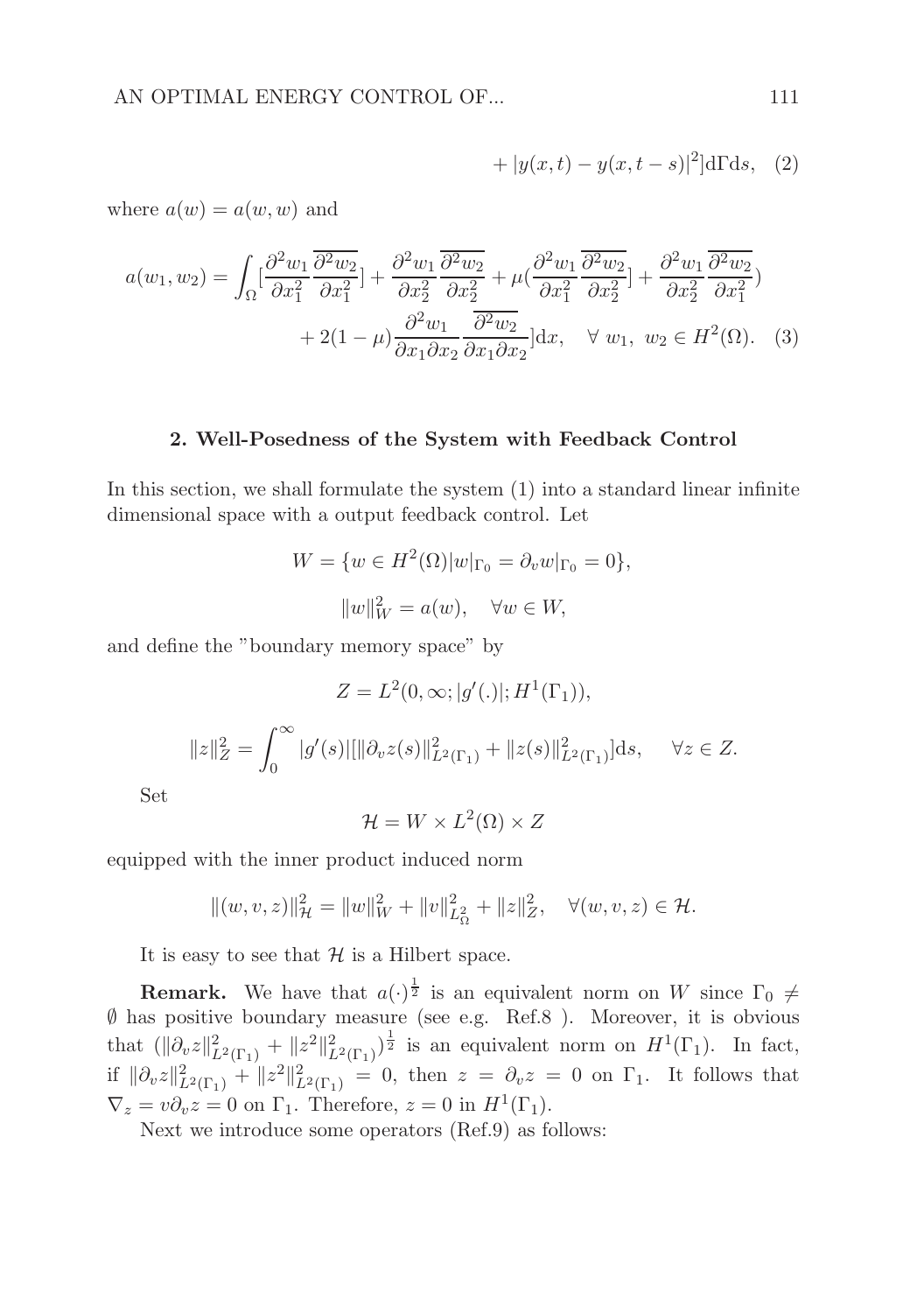(i) We set

$$
Lz(s) = \int_0^\infty g'(s)z(s)ds,\mathcal{A}_0 = \Delta^2, \quad \mathcal{D}(\mathcal{A}_0) = \{w \in H^4(\Omega) \cap W|\mathcal{B}_1w|_{\Gamma_1} = \mathcal{B}_2w|_{\Gamma_1} = 0\}.
$$

It is easy to know that  $\mathcal{A}_0$  is a positive self-adjoint operator on  $L^2(\Omega)$ .

(ii) The Green operators  $N_1$  and  $N_2$  are introduced to describe the boundary conditions,

$$
N_1g = h \Leftrightarrow \begin{cases} \Delta^2h = 0, & \text{in} \quad \Omega, \\ h = \partial_v h = 0, & \text{on} \quad \Gamma_0, \\ \mathcal{B}_1h = g, & \text{on} \quad \Gamma_1, \\ \mathcal{B}_2h = 0, & \text{on} \quad \Gamma_1, \\ h = \partial_v h = 0, & \text{in} \quad \Omega, \\ h = \partial_v h = 0, & \text{on} \quad \Gamma_0, \\ \mathcal{B}_1h = 0, & \text{on} \quad \Gamma_1, \\ \mathcal{B}_2h = g, & \text{on} \quad \Gamma_1. \end{cases}
$$

In terms of the regularity theory for the elliptic equations (Ref.6), we know that

$$
N_1: L^2(\Gamma_1) \to H^{\frac{5}{2}}(\Omega) \text{ is continuous,}
$$
  

$$
N_2: L^2(\Gamma_1) \to H^{\frac{7}{2}}(\Omega) \text{ is continuous.}
$$

By these operators defined above, we may rewrite the system (1) as

$$
y_{tt}(\cdot, t) + \mathcal{A}_0[y(\cdot, t) - N_1 L_z(\cdot, t, s) + N_2 L_z(\cdot, t, s) - N_2 u(\cdot, t, s)] = 0, \quad (4)
$$

where  $z(\cdot, t, s) = y(x, t) - y(x, t - s), x \in \Gamma_1$ . Considering  $L^2(\Omega)$  as the pivot space:  $[\mathcal{D}(\mathcal{A}_0)] \subset L^2(\Omega) \subset [\mathcal{D}(\mathcal{A}_0)]'$  and extending the  $\mathcal{A}_0$  to be  $\widetilde{\mathcal{A}}_0 : L^2(\Omega) \to$  $[\mathcal{D}(\mathcal{A}_0)]'$ , we can rewrite (4) as

$$
y_{tt}(\cdot,t) = -\widetilde{\mathcal{A}}_0 y(\cdot,t) + \widetilde{\mathcal{A}}_0 N_1 L_z(\cdot,t) - \widetilde{\mathcal{A}}_0 N_2 L_z(\cdot,t) + \widetilde{\mathcal{A}}_0 N_2 u(\cdot,t) \in [\mathcal{D}(\mathcal{A}_0)]'. \tag{5}
$$

Thus we can put system  $(1a) - (1f)$  into a standard form of linear infinitedimensional system in  $H$ 

$$
\dot{Y}(t) = \mathcal{A}Y(t) + Bu \tag{6}
$$

where

$$
Y(t) = \begin{cases} y(\cdot, t) \\ y_t(\cdot, t) \\ z(\cdot, t, s) \end{cases}, \quad z(\cdot, t, s) = y(x, t) - y(x, t - s),
$$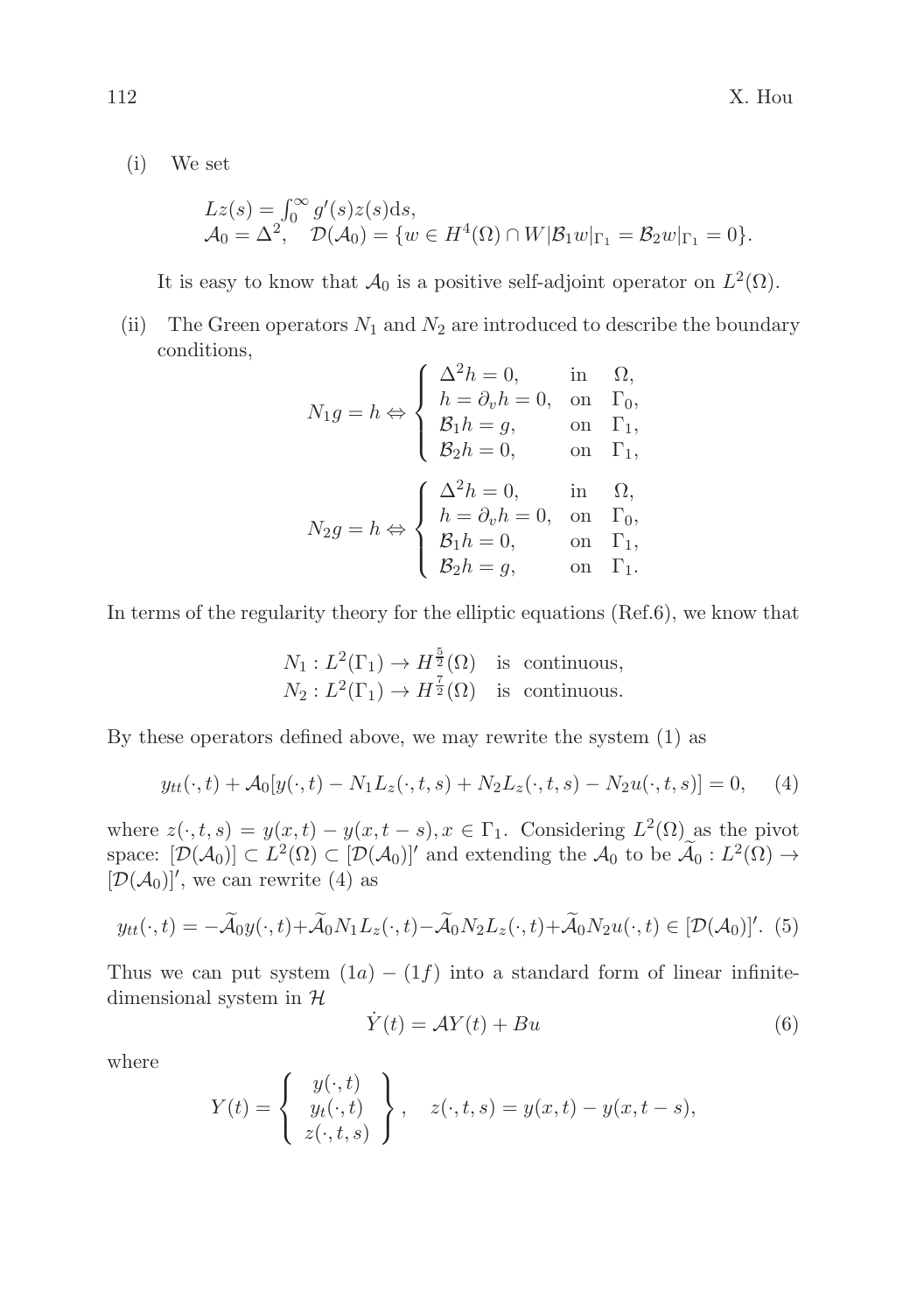$$
\mathcal{A} = \left\{ \begin{array}{ccc} 0 & I & 0 \\ -\widetilde{\mathcal{A}}_0 & 0 & \widetilde{\mathcal{A}}_0 N_1 L - \widetilde{\mathcal{A}}_0 N_2 L \\ 0 & I & -\frac{\partial}{\partial s} \end{array} \right\}, \quad \mathcal{D}(\mathcal{A}) = \{ Y \in \mathcal{H} | \mathcal{A} Y \in \mathcal{H} \},
$$

and

$$
Bu = \begin{Bmatrix} 0 \\ \widetilde{\mathcal{A}}_0 N_2 u \\ 0 \end{Bmatrix}, \quad B: L^2(\Gamma_1) \to [\mathcal{D}(\mathcal{A}^*)]'
$$
 is continuous.

Finally, a direct computation gives

$$
(N_2^* \mathcal{A}_0 f, g)_{L^2(\Gamma_1)} = (\mathcal{A}_0 f, N_2 g)_{L^2(\Omega)} = (\Delta^2 f, N_2 g)_{L^2(\Omega)}
$$
  

$$
= \int_{\Omega} f \overline{\Delta^2(N_2 g)} dx - \int_{\Gamma_1} [f \overline{\mathcal{B}_2(N_2 g)} - \partial_v f \overline{\mathcal{B}_1(N_2 g)}] d\Gamma
$$
  

$$
+ \int_{\Gamma_1} [\mathcal{B}_2 f \overline{(N_2 g)} - \mathcal{B}_1 f \overline{\partial_v(N_2 g)}] d\Gamma
$$
  

$$
= - \int_{\Gamma_1} f \overline{g} d\Gamma,
$$

for all  $f \in \mathcal{D}(\mathcal{A}_0)$  and  $g \in L^2(\Gamma_1)$ . Therefore,  $N_2^*(\tilde{\mathcal{A}}_0)f = N_2^*\mathcal{A}_0f = -f|_{\Gamma_1}$ ,  $f \in$  $\mathcal{D}(\mathcal{A}_0)$ . It follows that

$$
B^* \left\{ \begin{array}{c} w \\ v \\ z \end{array} \right\} = -v|_{\Gamma_1}, \quad \forall \quad \left\{ \begin{array}{c} w \\ v \\ z \end{array} \right\} \in \mathcal{D}(\mathcal{A}^*). \tag{7}
$$

Now, let us consider a feedback control so that the input and output are collocated(Ref.7):

$$
u = -kB^*(y, y_t, z)^T = k y_t |_{\Gamma_1}, \quad k \ge 0.
$$
 (8)

The closed-loop system under this output feedback then becomes

$$
y_{tt}(x,t) + \Delta^2 y(x,t) = 0, \quad \text{in} \quad \Omega \times \mathbb{R}^+, \tag{9a}
$$

$$
y(x,t) = \partial_v y(x,t) = 0, \quad \text{on} \quad \Gamma_0 \times \mathbb{R}^+, \tag{9b}
$$

$$
\mathcal{B}_1 y(x,t) - \int_0^\infty g'(s) \partial_v [y(x,t) - y(x,t-s)] \mathrm{d}s = 0, \quad \text{on} \quad \Gamma_0 \times \mathbb{R}^+, \tag{9c}
$$

$$
\mathcal{B}_2 y(x,t) + \int_0^\infty g'(s)[y(x,t) - y(x,t-s)]\mathrm{d}s = k y_t(x,t), \quad \text{on} \quad \Gamma_1 \times \mathbb{R}^+, \tag{9d}
$$

$$
y(x, 0^+) = y_0(x), \quad y_t(x, 0^+) = y_1(x),
$$
 (9e)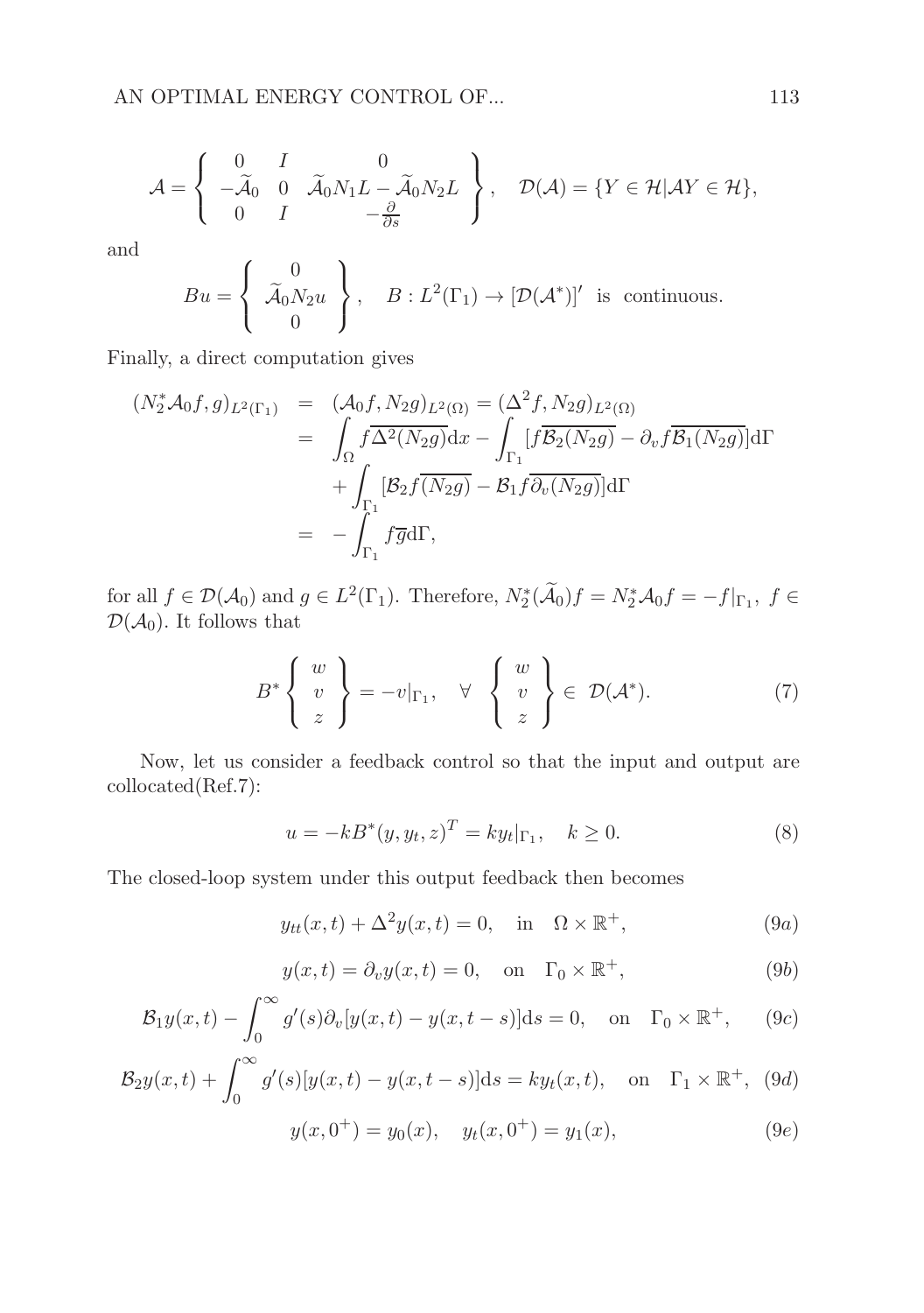$$
y(x, -s) = \vartheta(x, t). \quad \text{for } 0 < s < \infty,
$$
\n(9f)

The initial boundary problem (9) can be written as an evolutionary equation in  $H$ :

$$
\dot{Y}(t) = \mathcal{T}Y(t), \quad Y(0) = Y_0
$$

where  $Y = (y, y_t, z)$ ,  $Y_0 = (y_0, y_1, y_0 - \vartheta)$  and

$$
\mathcal{T} = \left\{ \begin{array}{ccc} 0 & I & 0 \\ -\Delta^2 & 0 & 0 \\ 0 & I & -\frac{\partial}{\partial s} \end{array} \right\}
$$

with the domain

$$
\mathcal{D}(\mathcal{T}) = \left\{ \begin{array}{l} \Delta^2 w \in L^2(\Omega), v \in W, z(\cdot) \in H^1(0, \infty; |g'(\cdot)|; H^1(\Gamma_1)), \\ (w, v, z) \in \mathcal{H} \middle| \begin{array}{l} \Delta^2 w \in L^2(\Omega), v \in W, z(\cdot) \in H^1(0, \infty; |g'(\cdot)|; H^1(\Gamma_1)), \\ z(0) = 0, [B_1 w - \int_0^\infty g'(s) \partial_v z(s) ds]_{\Gamma_1} = k v|_{\Gamma_1}, \end{array} \right\},
$$

where

$$
H1(0, \infty; |g'(\cdot)|; H1(\Gamma1)) = \{z(s) \in Z | \frac{\partial}{\partial s} z(s) \in Z\}.
$$

The following theorem ensures that the system  $(9)$  is well-posed in  $H$ .

**Theorem 2.1.** Assume that the function g satisfies  $(g1)$  through  $(g3)$  and  $k \geq 0$ . Then the operator  $\mathcal T$  generates a  $C_o$ -semigroup  $S(t)$  of contraction on  $\mathcal{H}.$ 

*Proof.* We first prove that  $\mathcal{R}(I - \mathcal{T}) = \mathcal{H}$ . Namely, we need to show that the following system of the equations

$$
w - v = f,\t\t(10a)
$$

$$
v + \Delta^2 w = g,\tag{10b}
$$

$$
z(s) - v + \frac{\partial}{\partial s}z(s) = h(s)
$$
 (10*c*)

has a solution  $(u, v, z) \in \mathcal{D}(\mathcal{T})$  for every  $(f, g, h) \in \mathcal{H}$ . In fact, it follows from (9) that

$$
v = w - f \in W,\tag{11a}
$$

$$
w + \Delta^2 w = f + g \in L^2(\Omega),\tag{11b}
$$

$$
z(s) = (1 - e^{-s})w + (1 - e^{-s})f + \int_0^\infty e^{\tau - s} h(\tau) d\tau \in Z.
$$
 (11*c*)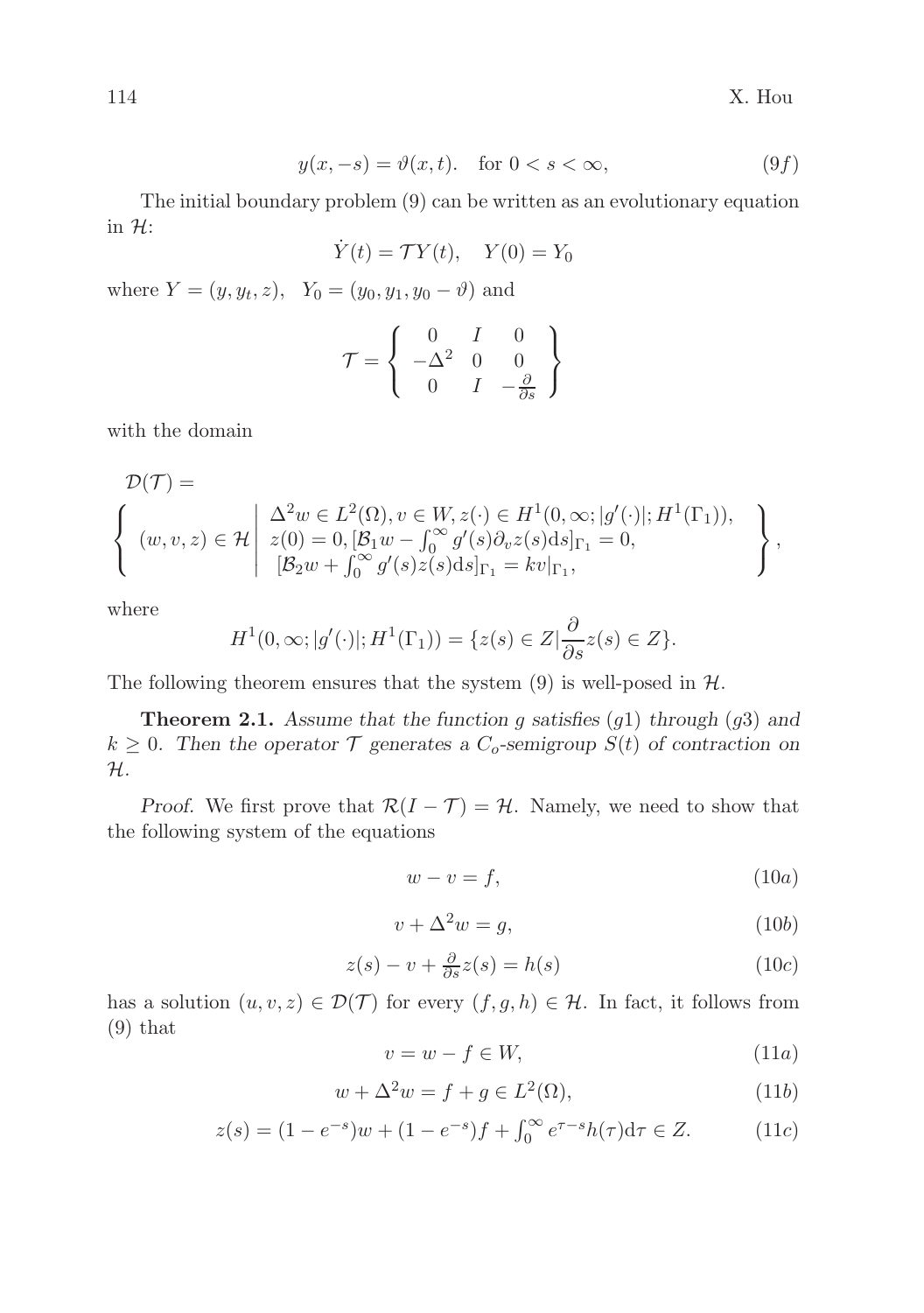Therefore,  $v \in W$  and  $z(\cdot) \in H^1(0,\infty; |g'(\cdot)|; H^1(\Gamma_1)), z(0) = 0$ . Furthermore, by  $(11b) - (11c)$  we have that for any  $w \in W$  satisfying  $\Delta^2 w \in L^2(\Omega)$  and  $\mathcal{B}_1 w - \int_0^\infty g'(s)\partial_v z(s)ds = 0, \mathcal{B}_2 w + \int_0^\infty g'(s)z(s)ds = kv$ , it has for all  $\phi \in W$ ,

$$
\int_{\Omega} w \overline{\phi} dx + a(w, \phi) + \int_{\Gamma_1} [(kw + Xw)\overline{\phi} + X\partial_v w \overline{\phi}] d\Gamma
$$
  
= 
$$
\int_{\Omega} (f + g) \overline{\phi} dx + \int_{\Gamma_1} [(kf + Xf + \Psi) \overline{\partial_v \phi}] d\Gamma, (12)
$$

where

$$
X = -\int_0^\infty g'(s)(1 - e^{-s})ds \ge 0
$$

and

$$
\Psi = \int_0^\infty g'(s) \int_0^s e^{\tau - s} h(\tau) d\tau ds.
$$

From the Lax-Milgram theorem (Ref.12), equation (12) admits a unique solution  $w \in W$ . Combining this with (11a) and (11c), we see that  $(w, v, z) \in \mathcal{D}(\mathcal{T})$ solves the equation  $(I - \mathcal{T})(w, v, z) = (f, g, h)$ .

Next, for any  $Y = (w, v, z) \in \mathcal{D}(\mathcal{T})$ , it has

$$
\mathcal{R}e(TY,Y)_{\mathcal{H}} = -k \int_{\Gamma_1} |v|^2 d\Gamma - \frac{1}{2} \int_0^\infty \int_{\Gamma_1} g''(s)(|z(s)|^2 + |\partial_v z(s)|^2) d\Gamma ds \le 0.
$$
 (13)

Hence  $\mathcal T$  is dissipative. Finally, by theorem 1.4.6 of Ref.13,  $\mathcal D(\mathcal T)$  is dense in H. It then follows from the Lumer-Phillips theorem that  $\mathcal T$  generates a  $C_0$ semigroup of contractions on H. The proof of Theorem 2.1 is complete.  $\Box$ 

### 3. An Optimal Energy Control Problem

In this section, let us discuss an optimal control problem of the following system:

$$
\frac{dY}{dt} = \mathcal{T}Y(t) + Bu((Y(t), t),Y(0) = Y_0,
$$
\n(14)

where both state space X and control space Y are Hilbert spaces, the state function  $Y(t)$  on [0, T] is valued in X, T is the infinitesimal generator of a  $C_0$ -semigroup  $S(t)$ ,  $t \geq 0$ . B is a bounded linear operator from  $L^2([0,T];Y)$  to  $L^2([0,T];X), u(Y(t),t)$  is a control of the system.

In this section, we shall discuss a specific optimal control, that is, the minimum energy control of the system (14). We know that the minimum energy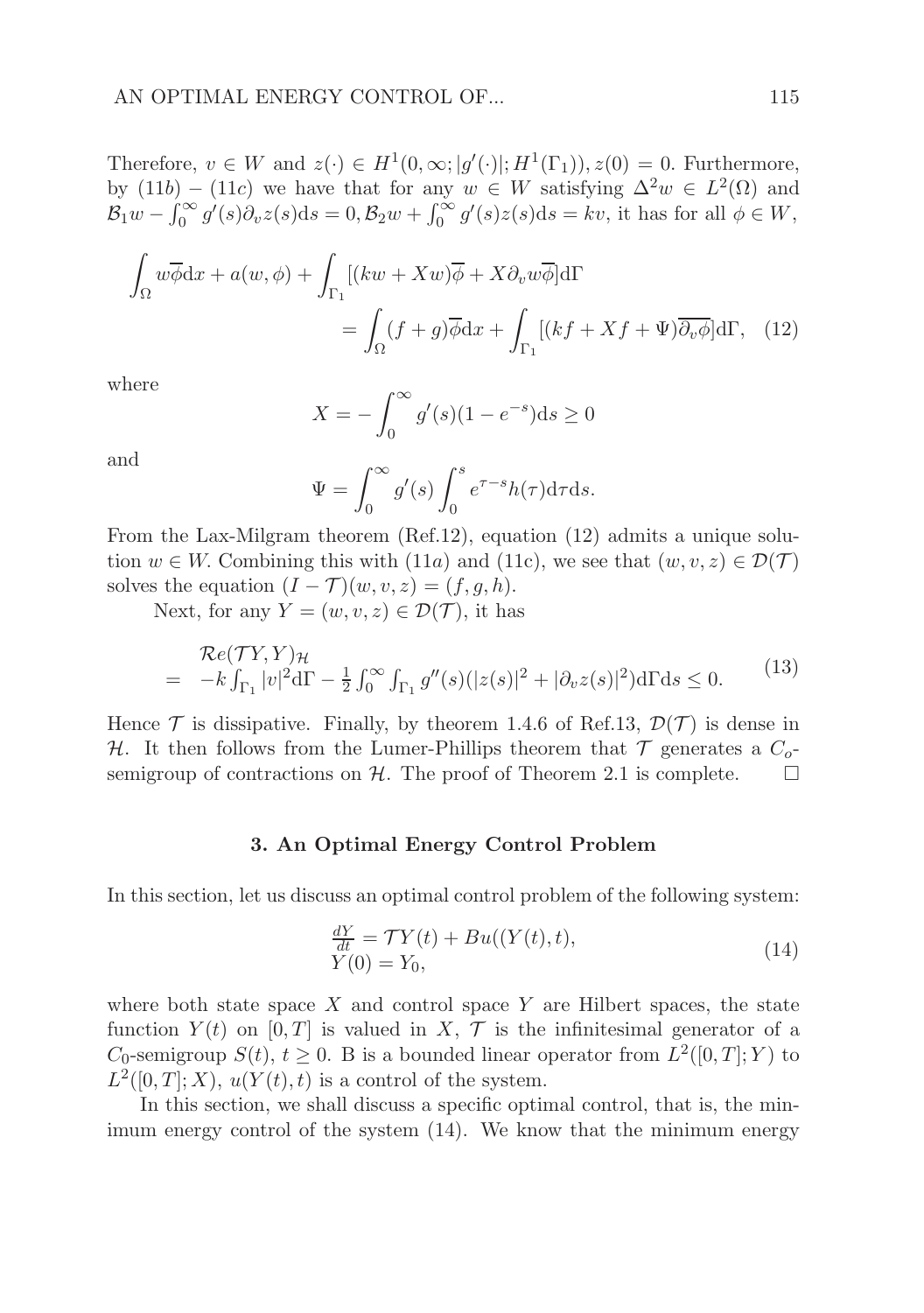control in an abstract space is, in general, the minimum norm control. So, from mathematics point of view, the existence and uniqueness of the optimal control are essential. If these are true, then how to obtain the optimal control is a significant problem. The main content of this paper is to solve these essential and significant issue.

From the theory of operator semigroup, we see that for every control element  $u(Y(\cdot), \cdot) \in L^2([0,T], Y)$ , the system (14) has an unique mild solution

$$
Y(t) = S(t)Y_0 + \int_0^t S(t - s)B(u(Y(s), s))ds.
$$
 (15)

Let  $\varphi(\cdot)$  be an arbitrary element in C([0,T];X), and

$$
\rho = \inf_{u \in L^2([0,T];Y)} \|\varphi(t) - S(t)Y_0 - \int_0^t S(t-s)Bu(y(s,s)ds)\|,
$$

define the admissible control set of the system (14) as follows

$$
U_{ad} = \{ u \in L^2([0, T]; Y) : \|\varphi(t) - S(t)Y_0 - \int_0^t S(t - s)Bu(Y(s), s)\| \le \rho + \epsilon \}, \quad (16)
$$

where  $\epsilon$  is any positive number.

It can be seen from  $(2.2)$  that  $U_{ad}$  is not empty and contains infinitely many elements related to  $\varphi$  and  $\epsilon$ . The minimum energy control problem is actually to find the element  $u$ , satisfying

$$
||u_0|| = min{||u|| : u\epsilon U_{ad}}, \t(17)
$$

where  $u_0$  is said to be a minimum energy control element.

**Lemma 3.1.** The admissible control set  $U_{ad}$  defined by (2.2) is a closed convex set in Hilbert space  $L^2([0,T];Y)$ .

Proof. Convexity: For any  $u_1, u_2 \in U_{ad}$  and a real number  $\lambda, 0 < \lambda < 1$ , it is easy to see from (2.2) that

$$
\|\varphi(t) - S(t)Y_0 - \int_0^t S(t-s)Bu_i(Y(s),s))\| \le \rho + \epsilon, \quad i = 1, 2, \qquad (18)
$$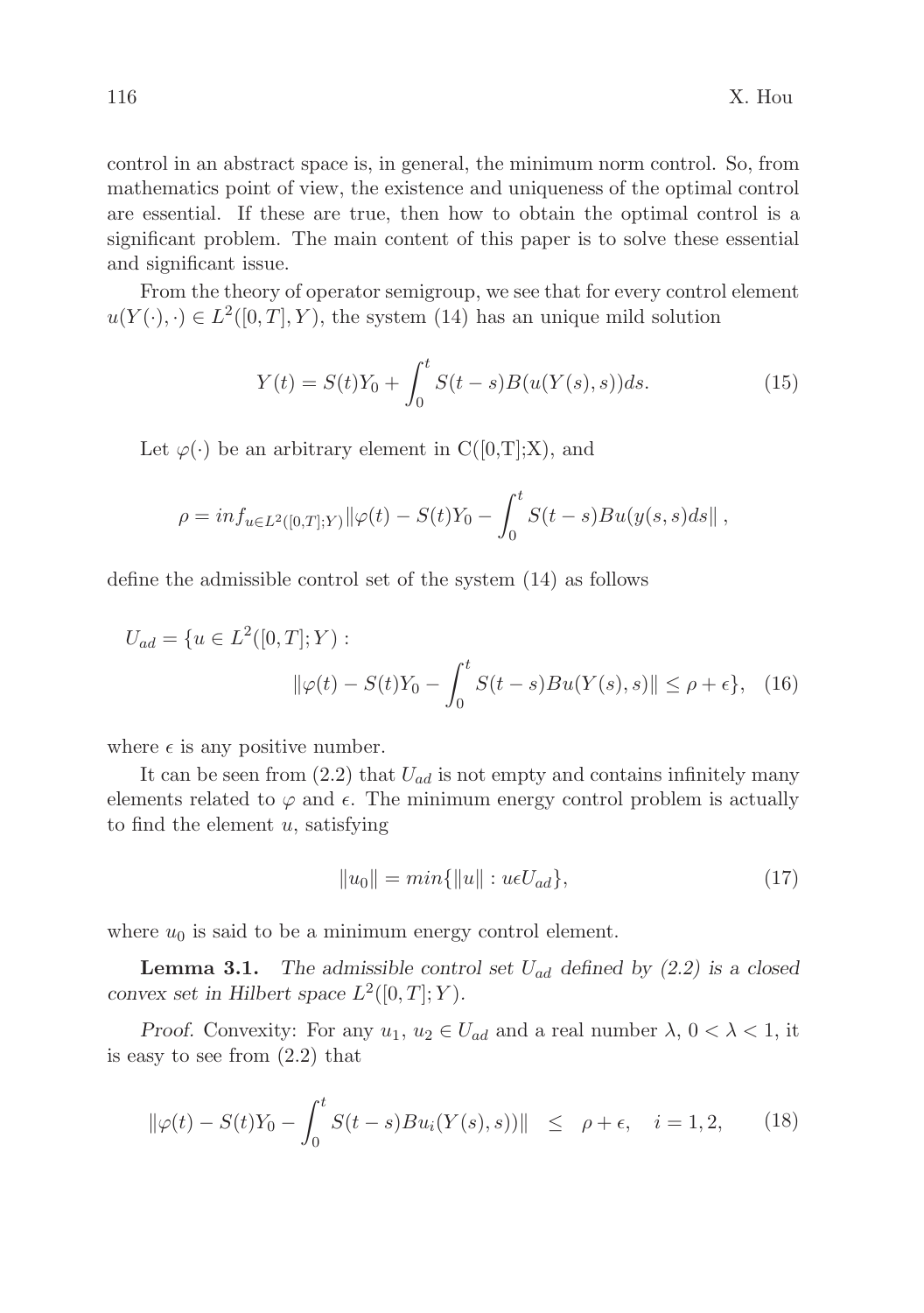and hence

$$
\|\varphi(t) - S(t)Y_0 - \int_0^t S(t-s)B(\lambda u_1(Y(s), s) + (1 - \lambda)u_2(Y(s), s))ds\|
$$
  
\n
$$
\leq \lambda \|\varphi(t) - S(t)Y_0 - \int_0^t S(t-s)Bu_1(Y(s), s))ds\|
$$
  
\n
$$
+ (1 - \lambda) \|\varphi(t) - S(t)Y_0 - \int_0^t S(t-s)Bu_2(Y(s), s)ds\|.
$$
\n(19)

Since  $\lambda u_1 + (1 - \lambda)u_2 \in L^2([0, T]; Y)$ , it follows that  $\lambda u_1 + (1 - \lambda)u_2 \in U_{ad}$ , this implies that  $U_{ad}$  is a convex subset of  $L^2([0,T];Y)$ .

Closedness: Suppose  $\{u_n\} \subset U_{ad}$ , and  $\lim_{n\to\infty} ||u_n - u^*|| = 0$ . It can be shown that  $u^* \in U_{ad}$ . In fact, from the definition of  $U_{ad}$  we see that

$$
\|\varphi(t)-S(t)y_0-\int_0^t S(t-s)Bu_n(y(s),s)ds\|\leq \rho+\epsilon,\quad n=1,2,\ldots,
$$

Since  $S(t)$ ,  $t \geq 0$  is a  $C_0$ -semigroup in Hilbert space X, there is a constant  $M > 0$  such that sup  $||S(t)|| \leq M$ . On the other hand, since  $Y(s)$  is dif- $0 \leq t \leq T$ ferentiable on [0, T], it is continuous on [0, T], and hence  $\{Y(s): s \in [0, T]\}$ is a bounded set in  $L^2([0,T];Y)$ . Thus there is a constant  $N > 0$  such that  $||Bu(Y(s), s)|| \leq N$  ( $0 \leq s \leq T$ ) and

$$
\|\varphi(t) - S(t)Y_0 - \int_0^t S(t-s)Bu^*(y(s), s)ds\|
$$
  
\n
$$
\leq \|\varphi(t) - S(t)y_0 - \int_0^t u_n(Y(s), s)Bu(Y(s), s)ds\|
$$
  
\n
$$
+ \|\int_0^t S(t-s)B[u_n(Y(s), s) - u^*(Y(s), s)]\|
$$
  
\n
$$
\leq \rho + \epsilon + M\|u_n - u^*\| \cdot NT.
$$
\n(20)

Letting  $n \to \infty$  leads to

$$
\|\varphi(t) - S(t)Y_0 - \int_0^t S(t-s)Bu^*(Y(s),s)ds\| \le \rho + \epsilon.
$$

Thus,  $u^* \in U_{ad}$ , and  $U_{ad}$  is a closed set. The proof is complete.

**Theorem 3.2.** There exists an unique minimum energy control element in the admissible control set  $U_{ad}$  of the system (1.1).

Proof. Since  $L^2([0,T], Y)$  is a Hilbert space, it is naturally a strict convex Banach Space. From the preceding Lemma, we have seen that  $U_{ad}$  is a closed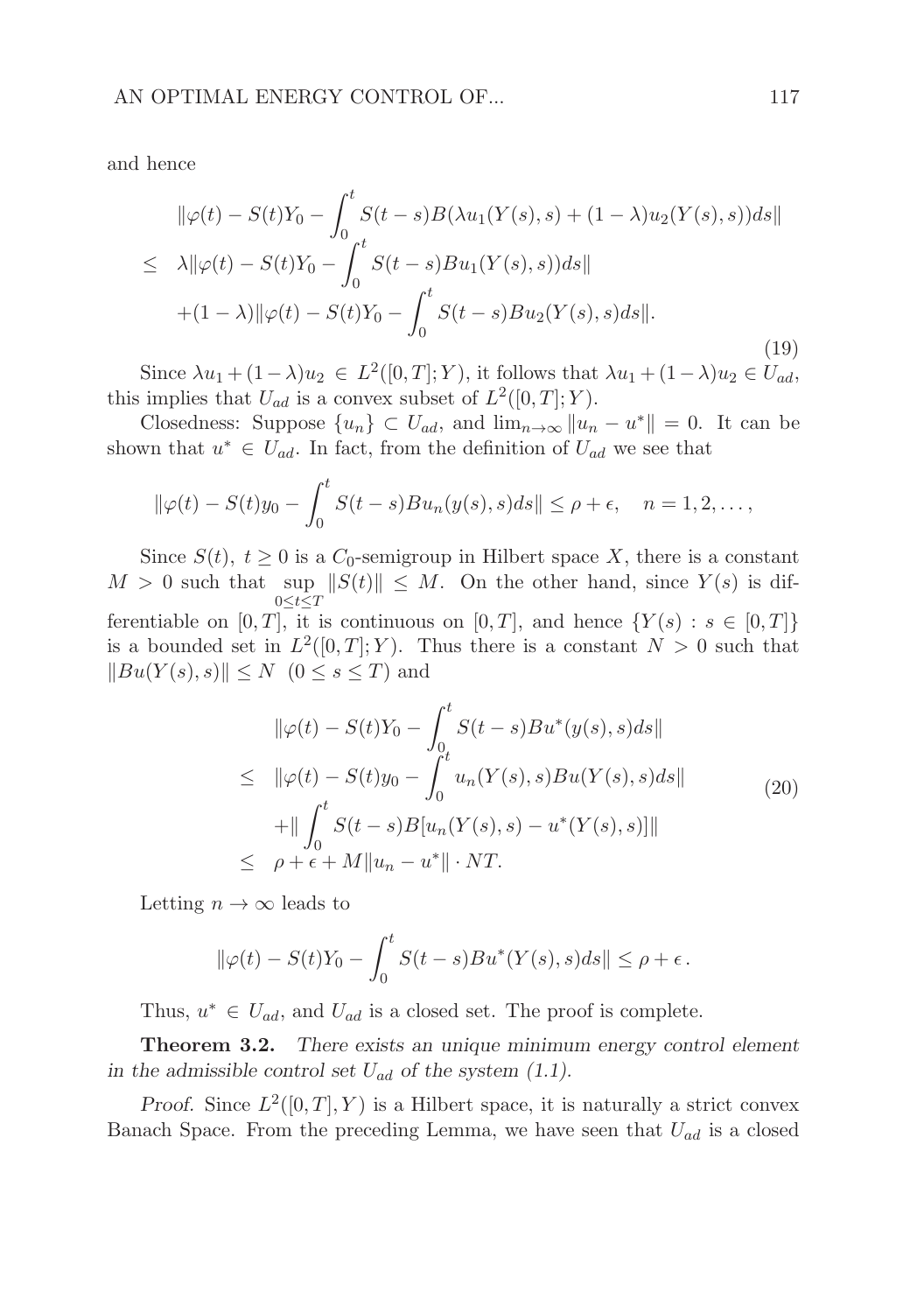convex set in  $L^2([0,T], Y)$ , it follows from [2] that there is an unique element  $u_0 \in U_{ad}$  such that

$$
||u_0|| = min \{||u|| : u \in U_{ad}\}\
$$

According to the definition (2.3),  $u_0$  is just the desired minimum energy control element of the system (1.1). The proof is complete.

Finally, we shall show that the minimum energy control element can be approached.

**Theorem 3.3.** Suppose that  $u_0$  is the minimum energy control element of the system (1.1), then there exists a sequence  $\{u_n\} \subset U_{ad}$  such that  $\{u_n\}$ converges strongly to  $u_0$  in  $L^2([0,T]; Y)$ , namely,

$$
\lim_{n \to \infty} \|u_n - u_0\| = 0
$$

Proof. Let  $\{u_n\}$  be a minimized sequence in the admissible control set  $U_{ad}$ , then it follows that

$$
||u_{n+1}|| \le ||u_n||, \quad n = 1, 2, \cdots
$$
\n(21)

and

$$
\lim_{n \to \infty} ||u_n|| = \inf \{ ||u|| : u \in U_{ad} \}
$$
\n
$$
(22)
$$

It is obvious that  $\{u_n\}$  is a bounded sequence in  $L^2([0,T];Y)$ , and so there is a subsequence  $\{u_{n_k}\}$  of  $\{u_n\}$  such that  $\{u_{n_k}\}$  weakly converges to an element  $\widetilde{u}$  in  $L^2([0,T];Y)$  (see [3]).

Since  $U_{ad}$  is a closed convex set in  $L^2([0,T];Y)$  (see Lemma 2.1), we see from Mazur's Theorem that  $U_{ad}$  is a weakly closed set in  $L^2([0,T]; Y)$ , thus  $\tilde{u} \in U_{ad}$ . Combining (3.2) and employing the properties of limits of weakly convergent sequence on norm yield

$$
inf\{\|u\|: u \in U_{ad}\} \le \|\tilde{u}\| \le \lim_{k \to \infty} \|u_{n_k}\|
$$
  
= 
$$
\lim_{n_k \to \infty} \|u_{n_k}\| = \lim_{n \to \infty} \|u_n\| = \inf\{\|u\|: u \in U_{ad}\}. \tag{23}
$$

Thus, we have

$$
\lim_{n \to \infty} ||u_n|| = ||\tilde{u}|| \tag{24}
$$

and

$$
\|\tilde{u}\| = \inf\{\|u\| : u \in U_{ad}\}.
$$
\n(25)

Since  ${u_{n_k}}$  is weakly convergent to  $\tilde{u}$ , it follows from (3.3) that  ${u_{n_k}}$ converges to  $\tilde{u}$ . Therefore, we see in terms of Theorem 3.1 and (3.4) that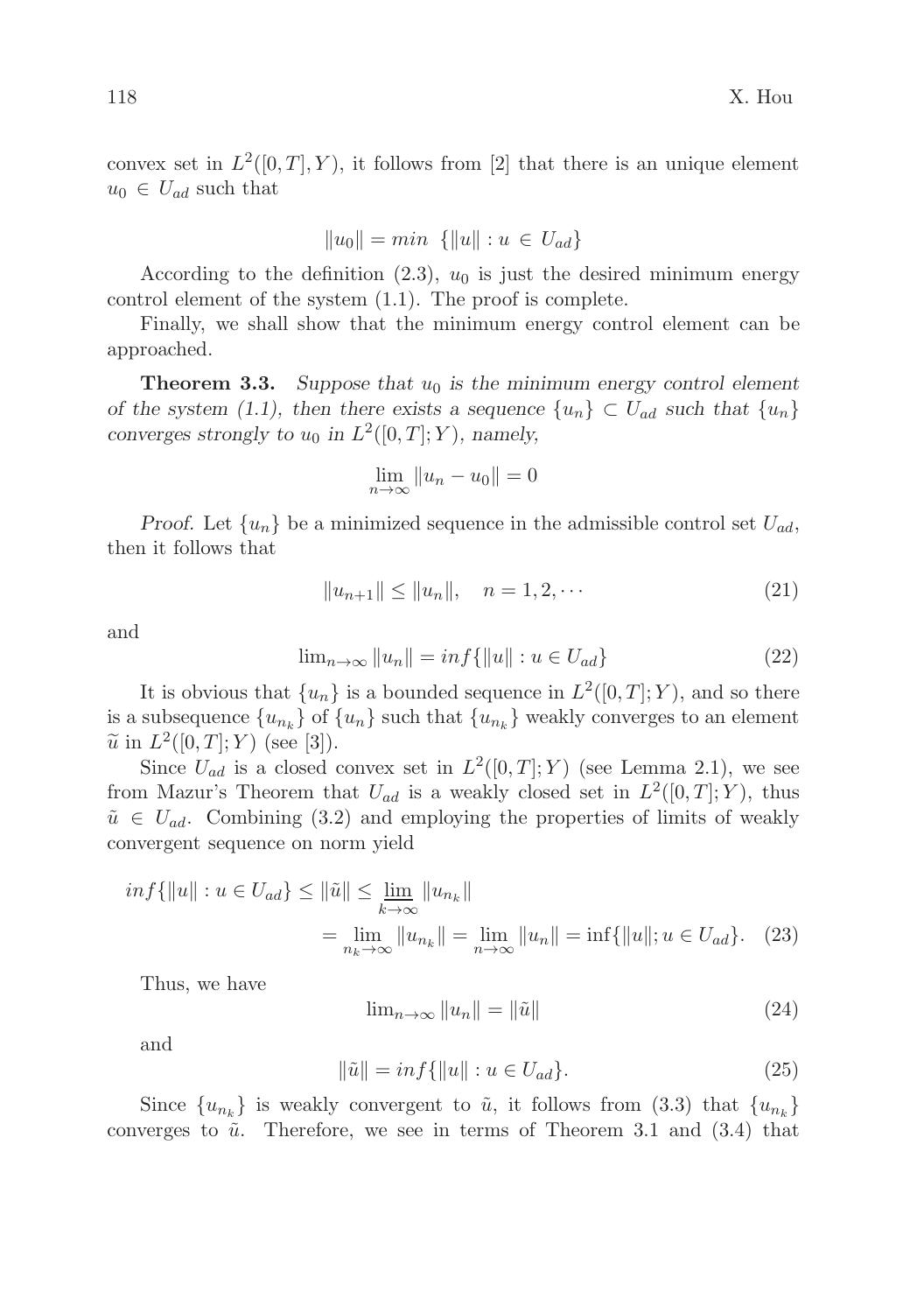$\tilde{u} = u_0$ , namely,  $\tilde{u}$  is the minimum energy control element. Thus,  $\{u_{n_k}\}$  strongly converges to the minimum energy control element in  $L^2([0,T];Y)$ . Without loss of generality, we can rewrite  $\{u_{n_k}\}\;$  by  $\{u_n\}$ , then the conclusion of theorem is now obtained.

Theorem 3.2 points out that the minimum energy control element can be approached by a weakly convergent sequence in the control space, which provides the theoretical basis of approximate computation for finding the minimum energy control element.

#### References

- [1] M. Aassila, M.M. Cavalcanti, J.A. Soriano, Assymptotic stability and enerhy decay rates for solutions of the wave equationth memory in a starshaped domain, SIAM Journal of Control and Optimization, 38 (2000), 1581-1602.
- [2] J.E. Rivera, D. Andrade, Exponential decay of nonlinear wave equation with a visoelastic boundary condition, *Mathematical Methods in the Ap*plied Sciences, 23 (2000), 41-46.
- [3] M. Ciarletta, A differential problem for heat equation with a boundary condition with memory, Applied Mathematics Letter, 10 (1997), 95-191.
- [4] M. Fabrizio, M. Morro, A boundary condition with memory in electromagnetism, Archive for Rational Mechanics and Analysis, 136, No. 381 (1996), 359-381.
- [5] Q. Zhang, B.Z. Guo, Stabilization of an elastic plate with viscoelastic boundary conditions, Journal of Optimazation Theory and Applications, 212, No. 3 (2004), 669-690.
- [6] J.L. Lions, R. Magenes, Non-Homogeneous Boundary-Value Problems and Applications, Springer Verlag, New York, NY (1972).
- [7] B.Z. Guo, Y.H. Luo, Controllability and stability of a second order hyperbolic system with collocated sensor/actuator, *System and Control Leeter*, 46 (2002), 45-65.
- [8] A. Pazy, Semigroups of Linear Operators and Applications to Partial Differential Equations, Springer-Verlag, New York (1983).